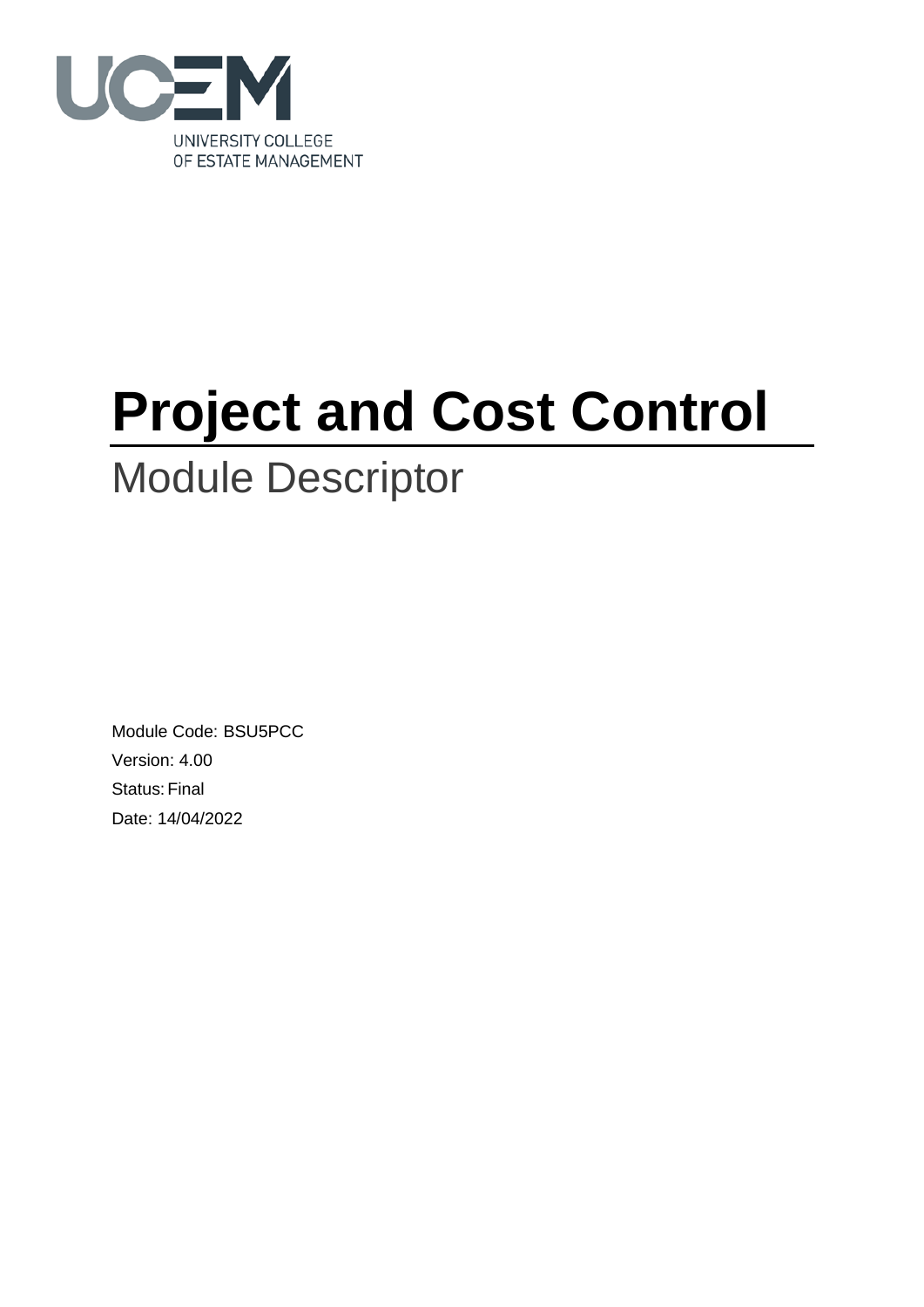## **Summary Module Details**

Module details

**Module Title:** Project and Cost Control **Module Leader:** Lesley Callander

**Module Mode:** Supported online learning

**Semester:** Autumn (UK)

**Level:** 5

**Credits:** 20

**Learning Hours:** 200

#### Contact and Study Hours

**Directed Study Time:** 90hrs (45%) **Self-directed Study Time:** 50hrs (25%) **Assessment Study Time:** 60hrs (30%)

#### Assessment Type

**Coursework:** 100%

**Computer Marked Assessment:** 0%

**Self-directed Research Project:** 0%

**Portfolio:** 0%

### **Module Summary**

This module aims to provide the student with an understanding of the activities relating to project cost control, within the scope of the building surveyor. The approach is to move chronologically through the pre-contract stage, involving the preparation of an outline cost plan and approximate estimates, through to the contract and post contract stage of a project.

The importance of considering lifecycle costs and the maintenance management of a building are covered, along with sustainability in relation to its impact on cost. Contract documentation and contract administration are then considered, together with post-contract cost control issues.

### **Taken on which Programmes**

BSc (Hons) Building Surveying (C)

**Core (C) or Elective (E)**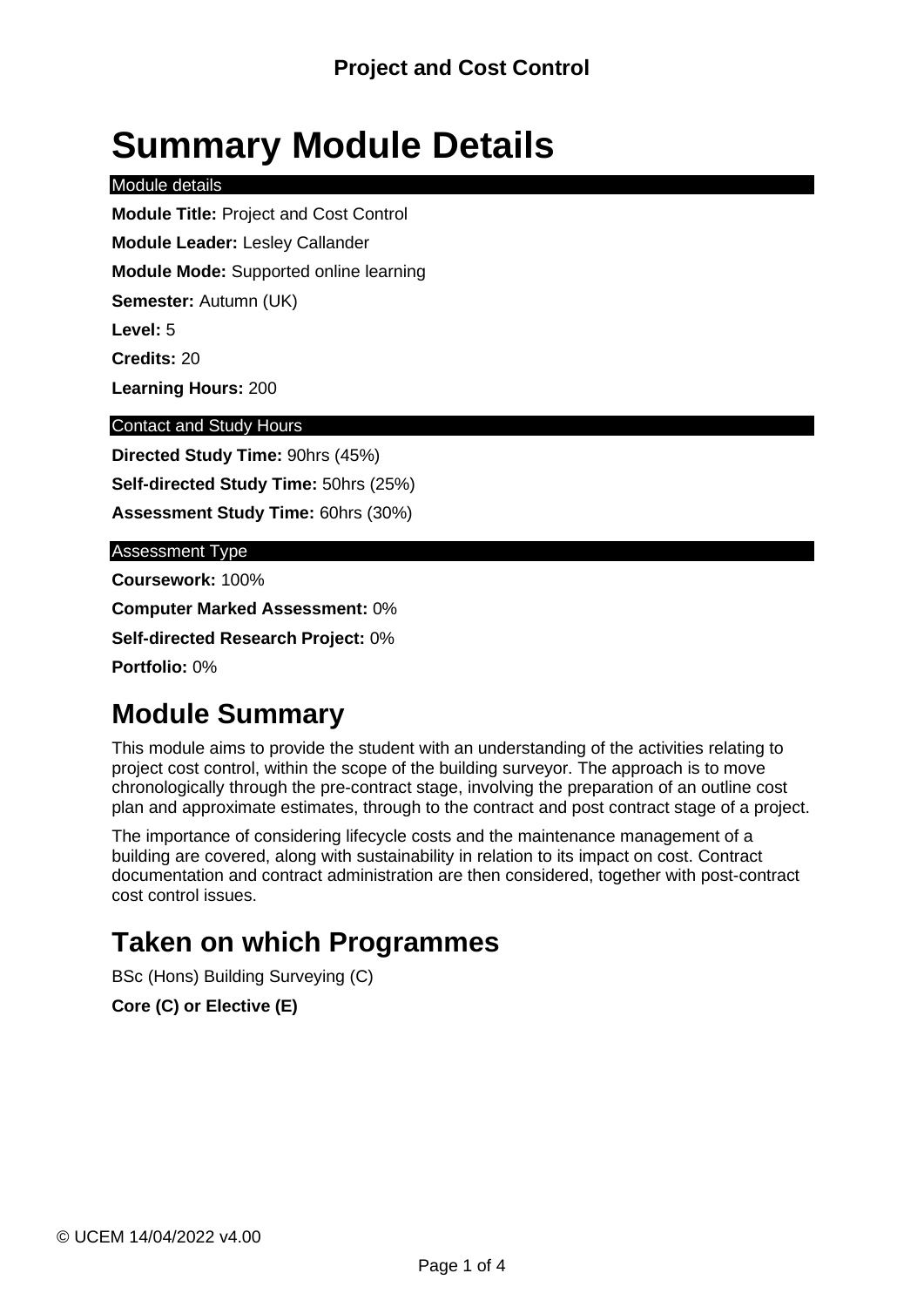## **Module Aims**

This module aims to:

- Establish a theoretical and practical understanding of how the costs of construction can be controlled, both at the pre-contract and post-contract stages;
- Provide an understanding of how alternative design solutions impact on lifecycle costs, and the methods used to establish such costs;
- Provide an overview of contractual issues, including procurement strategy, forms of contract, contract documentation, contractor selection and key issues relating to contractual administration.

## **Module Learning Outcomes**

- LO1. Demonstrate knowledge and critical understanding of the principles of project and cost control in the context of the building surveyor's role and support the ability to investigate, analyse and apply judgements in advising relevant stakeholders.
- LO2. Identify the factors that can affect the cost of a building at both the pre-contract and post-contract stages and how to control costs by assessing design solutions and lifecycle costs.
- LO3. Discuss procurement strategies and the processes used in contractor selection and understand their role in financial control.
- LO4. Demonstrate an appreciation of standard forms of contract, contract documentation and contract administration processes.

## **Indicative Module Content**

### **Module topics**

• **Impact of design and maintenance of buildings on life cycle costs**

Considers how decisions made during the design of a building and also during its subsequent use can impact on the cost of owning and using a building and therefore the impact on its life cycle costs. Explores topics such as Building Information Modelling (BIM) and "soft landings".

#### • **Cost considerations**

Identifies design factors which affect the cost of buildings by considering factors such as the shape of a building, circulation space and height. Also examines the factors affecting the cost of key elements of a building.

#### • **Pre-contract cost control principles**

Provides an insight into the need for pre-contract cost control and an overview of the techniques used at the various stages of the design process including value engineering.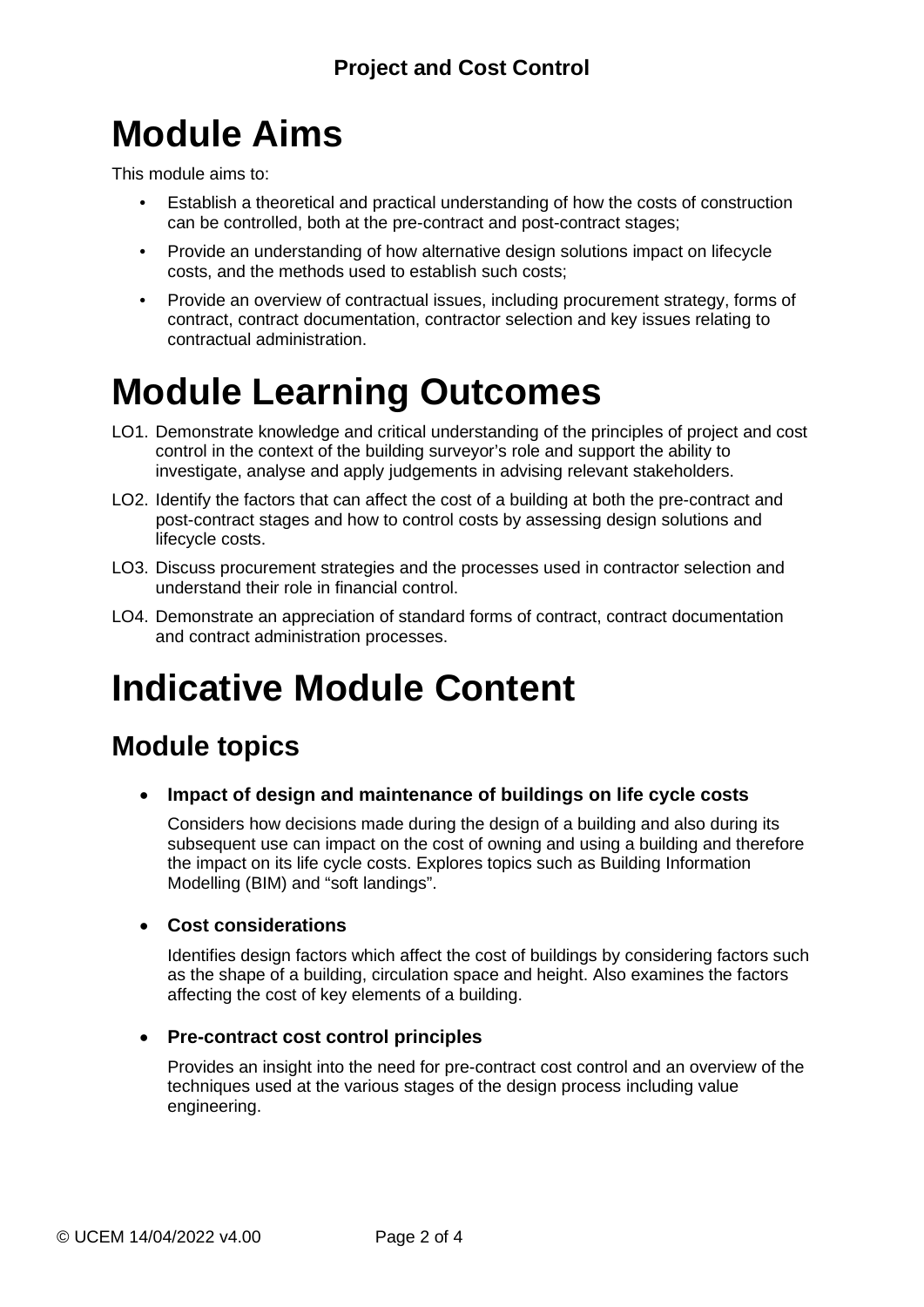#### • **Life cycle costing and sustainability**

Examines the importance of considering not only initial costs of construction but also the future costs associated with owning and running a property after construction. Identifying issues relating to sustainability as appropriate. Explains the calculations used to compare life cycle costs of alternative design options allowing recommendations to be made to a client as part of the value engineering process. The impact of sustainability factors is considered within the above as applicable.

#### • **Contract procurement strategy**

Explains the methods available for contract procurement and the selection of appropriate forms of contract.

#### • **Standard forms of contract**

Introduces the wide range of contract documentation that is used with construction contracts and identifies the purpose of the specification and bills of quantities. Provides an overview of the main standard forms of contract in use in the UK and internationally.

#### • **Estimating principles**

Explains the principles of the estimating process undertaken by the contractor in order to price tender documents.

#### • **Contractor and sub-contractor selection**

Explains the procedure for selecting a contractor or sub-contractor for a construction project and how tenders are evaluated.

#### • **Contract administration and post-contract cost control procedures**

Provides an overview of the provisions of standard forms of contract with regard to the contract administration and financial management of the works, payment thereof and gives an introduction to dispute resolution.

This content will be reviewed and updated regularly to reflect the legal, moral and financial changes in professional standards and practice.

## **Overview of Summative Assessment**

| <b>Module learning</b><br>outcomes | <b>Assessment</b>   | Word count or<br>equivalent | Weighting |
|------------------------------------|---------------------|-----------------------------|-----------|
| LO1, LO2                           | <b>Assessment 1</b> | 1,600                       | 40%       |
|                                    | Coursework          |                             |           |
| LO1, LO2, LO3,<br>LO <sub>4</sub>  | <b>Assessment 2</b> | 2,400                       | 60%       |
|                                    | Coursework          |                             |           |

**Module Pass Mark (as a weighted average of all assessments): 40%**